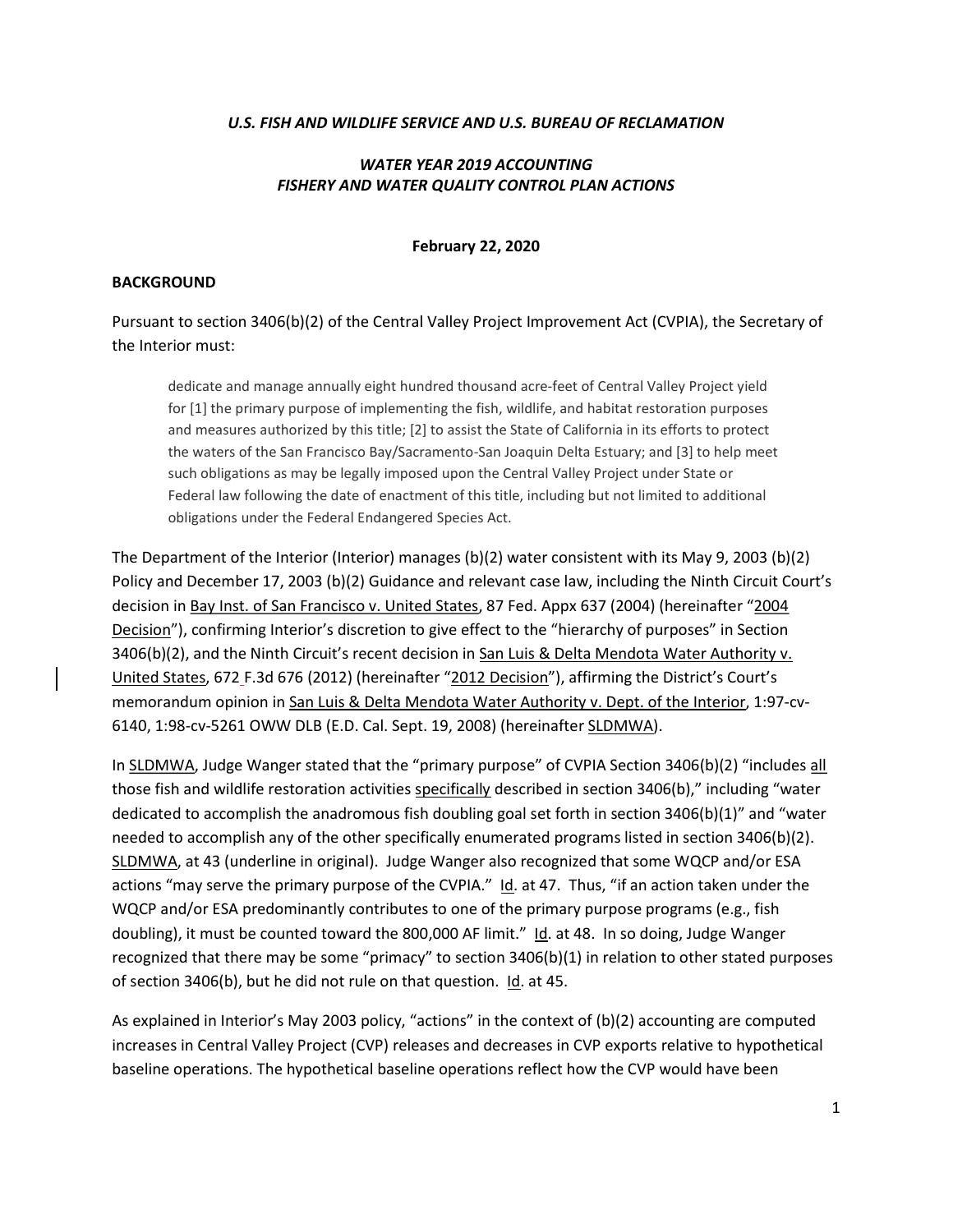operated experiencing WY 2019's hydrology under the regulatory environment that existed at the time CVPIA was passed.

The CVP began Water Year 2019 on October 1, 2018 with relatively high storage levels in Trinity, Shasta, Folsom, and New Melones reservoirs, ranging from 100% to 135% of the 15-year average. Subsequent precipitation in the winter and spring was above average, and annual inflows to the CVP reservoirs ranged from 133% to 153% of the 15-year average. In the 2019 water year, the Sacramento River basin and the San Joaquin River basin were both classified as Wet, using D-1641 year type classifications. Consistent with Section 3406(b)(2) of the CVPIA and Interior's May 2003 (b)(2) Policy, the total (b)(2) water allocation was 800 thousand-acre feet (TAF) during the 2019 water year.

CVP operations during the 2019 water year were subject to implementation of two biological opinions: (1) the United States Fish and Wildlife Service (FWS) Biological Opinion (BO) on the Coordinated Operations of the CVP and the State Water Project (SWP) for the protection of federally-listed delta smelt, issued in December 2008 (FWS BO), and (2) the National Marine Fisheries Service (NMFS) BO on the Long-term Operations of the CVP and SWP for the protection of listed salmonids and Green Sturgeon, issued in June 2009 (NMFS BO). Both biological opinions included a reasonable and prudent alternative (RPA) to avoid jeopardy to the subject species.

In water year 2019, the 800 TAF (b)(2) allocation was utilized for primary purpose fish actions, Endangered Species Act (ESA) requirements, and/or Water Quality Control Plan (WQCP) requirements. The purpose of this document is to explain Interior's final accounting of fish actions covered by CVPIA Section 3406(b)(2) in water year 2019. The first attached table, "Water Year 2019 Final CVP Accounting of (b)(2) Actions in TAF," summarizes the fishery actions, including WQCP and ESA actions (relative to the hypothetical baseline operations) covered by CVPIA Section 3406(b)(2) in water year 2019. This summary table is based on the final daily accounting for water year 2019. This narrative and table constitute Interior's final accounting of fishery actions, including ESA and WQCP actions, covered by CVPIA Section 3406(b)(2) during water year 2019 and explains how Interior exercised its authority and discretion under CVPIA Section 3406(b)(2) during that same period.

# Water Year 2019 Fish Actions Covered By (b)(2) Water

### October 2018:

On Clear Creek, flows were augmented above the hypothetical baseline using approximately 3.2 TAF of (b)(2) water. Approximately 200 cfs was maintained to help meet AFRP flow objectives for spring-run Chinook egg incubation and rearing, and improved instream conditions for spawning fall-run Chinook salmon. These releases predominantly contributed to the primary purpose of Section 3406(b)(2).

### November 2018:

In the Delta, CVP exports were curtailed to an average of approximately 1,804 cfs from Nov. 14-28. Exports were reduced below hypothetical baseline pumping levels by approximately 23.7 TAF to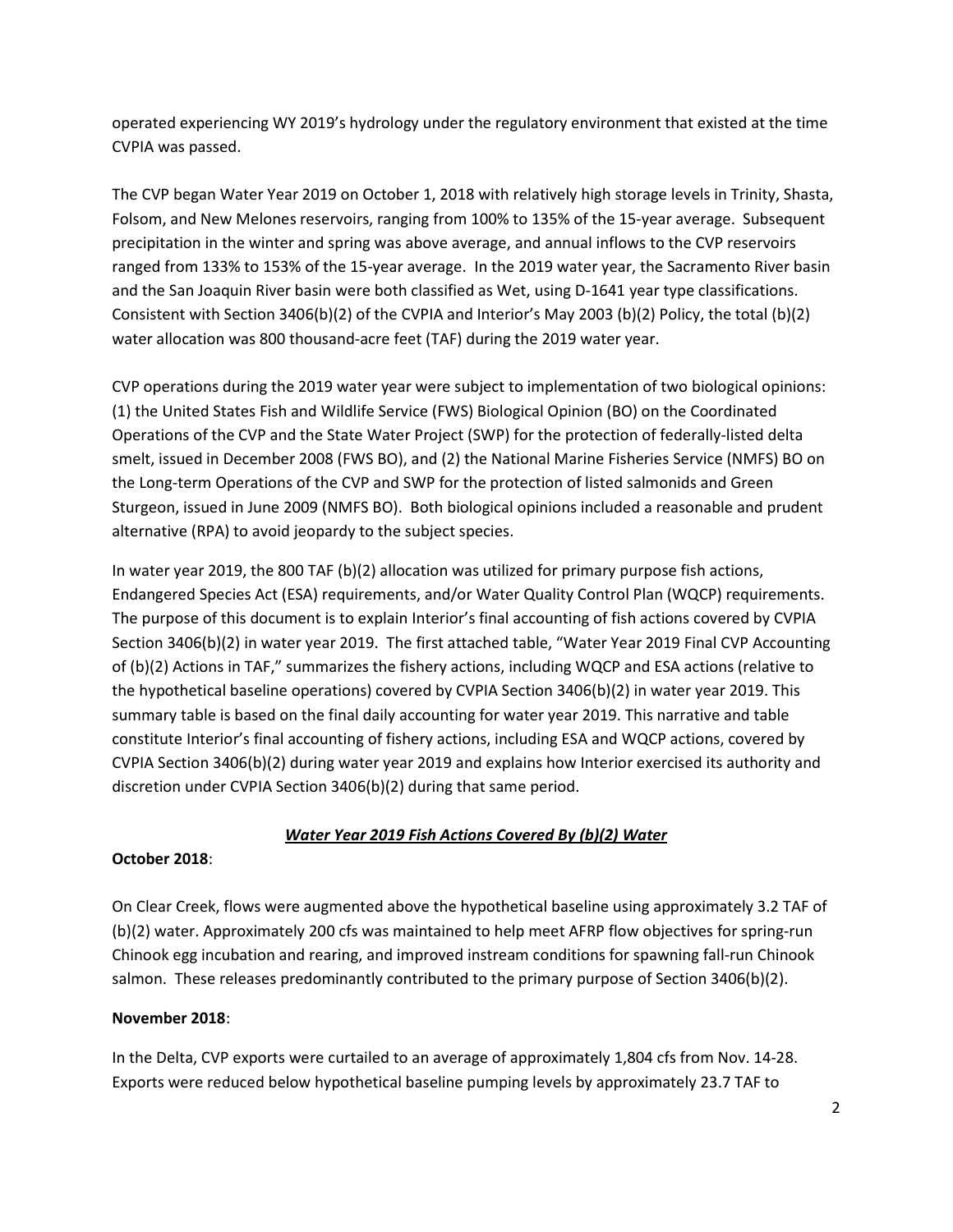primarily help meet WQCP NDOI requirements. These export reductions also contributed to help reduce the vulnerability of migrating adult fall-run Chinook salmon and CV steelhead within the lower San Joaquin River. Consistent with the Ninth Circuit's 2004 Decision, Interior exercised its discretion and accounted for these WQCP actions as (b)(2) actions this year.

## December 2018:

On Clear Creek, flows were augmented above the hypothetical baseline using approximately 4.0 TAF of (b)(2) water. Approximately 245 cfs was maintained to help meet AFRP flow objectives to benefit springrun Chinook fry, steelhead juveniles and pre-spawning adults, and instream conditions for fall-run Chinook salmon spawning and egg incubation. These releases predominantly contributed to the primary purpose of Section 3406 (b)(2).

On the Sacramento River, flows were augmented above the hypothetical baseline using approximately 20.7 TAF of (b)(2) water. Approximately 4000 cfs was maintained to help meet AFRP flow objectives for fall-run and late-fall run Chinook salmon spawning and egg incubation and to benefit steelhead juveniles and pre-spawning adults. These releases predominantly contributed to the primary purpose of Section 3406(b)(2).

On the American River, flows were augmented above the hypothetical baseline using approximately 10.0 TAF of (b)(2) water. Approximately 1800 cfs was maintained to help meet AFRP flow objectives for fall-run Chinook salmon spawning, emergence, and rearing and to benefit steelhead spawning adults, egg incubation, and juvenile rearing consistent with the NMFS BO and the American River FMS. These releases predominantly contributed to the primary purpose of Section 3406(b)(2).

In the Delta, CVP exports were curtailed to an average of approximately 3,538 cfs from Dec. 12-18. Exports were reduced below hypothetical baseline pumping levels by approximately 7.8 TAF to primarily help meet WQCP NDOI requirements. These export reductions also contributed to help reduce the vulnerability of migrating adult fall-run Chinook salmon and CV steelhead within the lower San Joaquin River. Consistent with the Ninth Circuit's 2004 Decision, Interior exercised its discretion and accounted for these WQCP actions as (b)(2) actions this year.

### January 2019:

On Clear Creek, flows were augmented above the hypothetical baseline using approximately 12.0 TAF of (b)(2) water. Approximately 245 cfs was maintained to help meet AFRP flow objectives to benefit springrun Chinook fry, steelhead juveniles and spawning adults, and instream conditions for fall-run Chinook salmon egg incubation and rearing. These releases predominantly contributed to the primary purpose of Section 3406 (b)(2).

On the Sacramento River, flows were augmented above the hypothetical baseline using approximately 24.0 TAF of (b)(2) water. Approximately 3500-4000 cfs was maintained to help meet AFRP flow objectives for fall-run and late-fall run Chinook salmon spawning, egg incubation, and emergence and to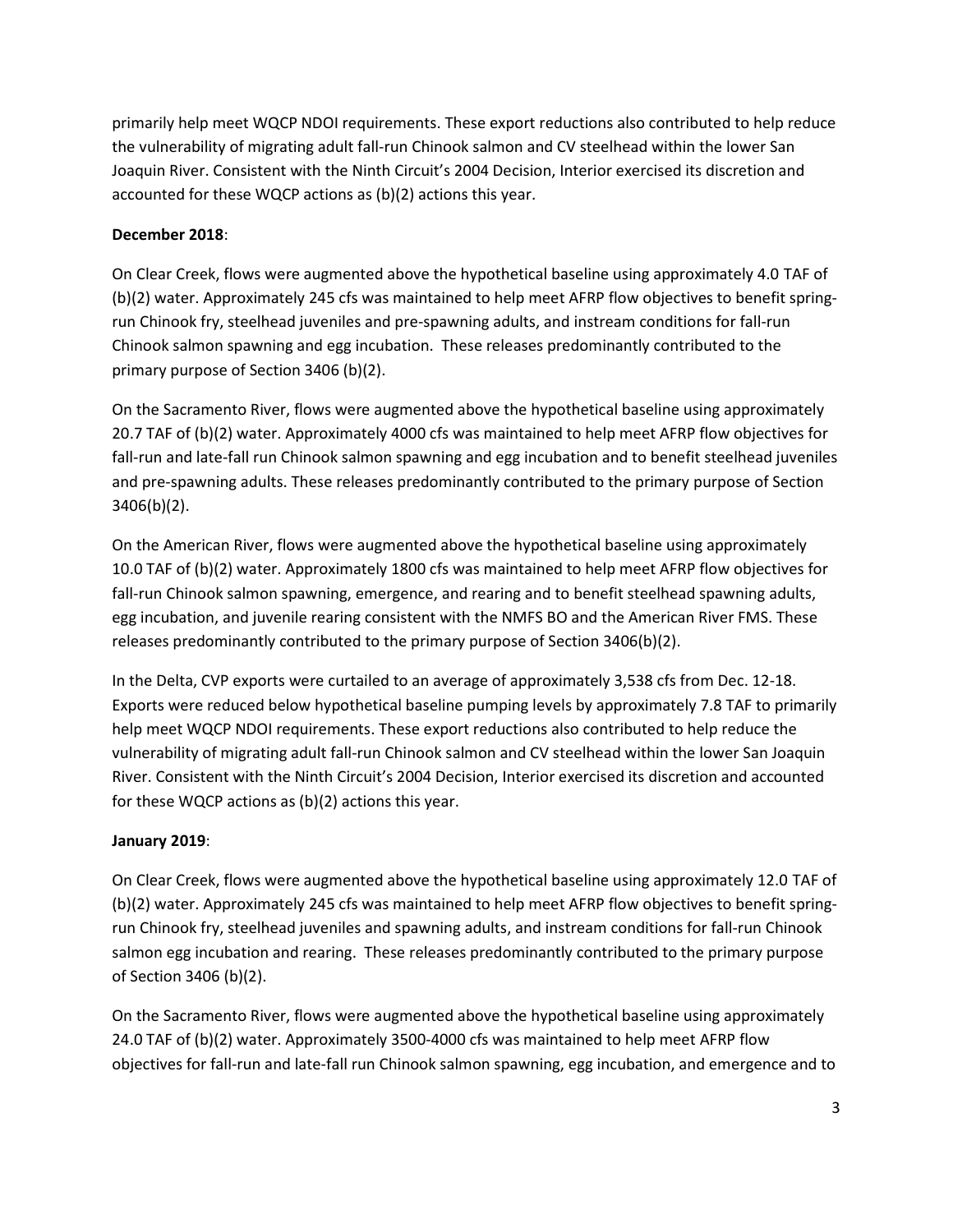benefit steelhead juveniles and spawning adults. These releases predominantly contributed to the primary purpose of Section 3406(b)(2).

On the American River, flows were augmented above the hypothetical baseline using approximately 37.0 TAF of (b)(2) water. Approximately 1750 cfs was maintained to help meet AFRP flow objectives for fall-run Chinook salmon egg incubation,emergence, and rearing and to benefit steelhead spawning adults, egg incubation, and juvenile rearing consistent with the NMFS BO and the American River FMS. These releases predominantly contributed to the primary purpose of Section 3406(b)(2).

In the Delta, CVP exports were curtailed to an average of approximately 3,576 cfs to assist in moderating flow and turbidity from both the Sacramento and San Joaquin Rivers into the central and south Delta to reduce the vulnerability of juvenile salmonid entrainment to the export facilities. as part of the NMFS BO Action IV.2.3 (OMR management). During that period, CVP exports were reduced below hypothetical baseline pumping levels by approximately 33.4 TAF. These export reductions predominantly contributed to the primary purpose of Section 3406 (b)(2).

# February 2019:

On Clear Creek, flows were augmented above the hypothetical baseline using approximately 8.1 TAF of (b)(2) water. Approximately 245 cfs was maintained to help meet AFRP flow objectives to benefit springrun Chinook fry, steelhead juveniles and spawning adults, and instream conditions for fall-run Chinook salmon juvenile rearing. These releases predominantly contributed to the primary purpose of Section 3406 (b)(2).

On the American River, flows were augmented above the hypothetical baseline using approximately 0.5 TAF of (b)(2) water. Approximately 1750 cfs was maintained to help meet AFRP flow objectives for fallrun Chinook salmon juvenille rearing and to benefit steelhead spawning adults, egg incubation, and juvenile rearing consistent with the NMFS BO and the American River FMS. These releases predominantly contributed to the primary purpose of Section 3406(b)(2).

On the Stanislaus River, flows were augmented above the hypothetical baseline using approximately 13.7 TAF of (b)(2) water. Approximately 600-1500 cfs was maintained as specified in the winter instability flow schedule contained in the NMFS BO RPA III.1.3 for steelhead juvenile outmigration and to help meet AFRP flow objectives for fall-run Chinook rearing and outmigration. These releases predominantly contributed to the primary purpose of Section 3406(b)(2).

In the Delta, CVP exports were curtailed to an average of approximately 3,819 cfs to assist in moderating flow and turbidity from both the Sacramento and San Joaquin Rivers into the central and south Delta to reduce the vulnerability of juvenile salmonid entrainment to the export facilities. as part of the NMFS BO Action IV.2.3 (OMR management). During that period, CVP exports were reduced below hypothetical baseline pumping levels by approximately 22.1 TAF. These export reductions predominantly contributed to the primary purpose of Section 3406 (b)(2).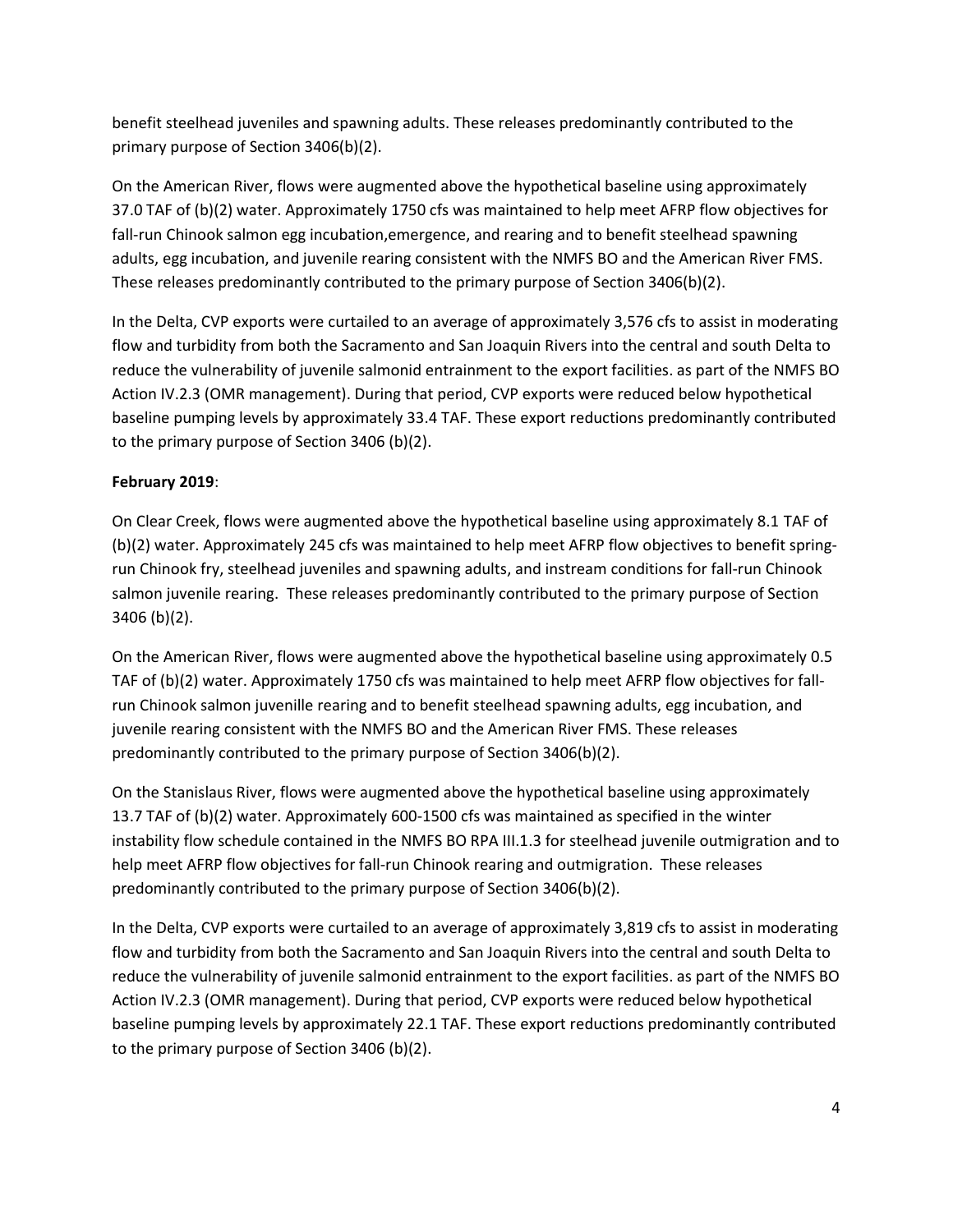## March 2019:

On Clear Creek, flows were augmented above the hypothetical baseline using approximately 12.0 TAF of (b)(2) water. Approximately 245 cfs was maintained to help meet AFRP flow objectives for fall-run Chinook salmon rearing and emigration and steelhead spawning and emergence. These releases predominantly contributed to the primary purpose of Section 3406(b)(2).

# April 2019:

On Clear Creek, flows were augmented above the hypothetical baseline using approximately 11.7 TAF of (b)(2) water. Approximately 245 cfs was maintained to help meet AFRP flow objectives for fall-run Chinook, late fall-run Chinook, and steelhead juvenile rearing and outmigration. These releases predominantly contributed to the primary purpose of Section 3406(b)(2).

In the Delta, CVP exports were curtailed to an average of approximately 1613 cfs to assist in meeting the San Joaquin Inflow to Export ratio contained in the NMFS BO RPA IV.2.1. During that period, CVP exports were reduced below hypothetical baseline pumping levels by approximately 109.3 TAF to reduce the vulnerability of emigrating juvenile fall-run Chinook salmon and steelhead within the lower San Joaquin River to entrainment into the channels of the South Delta and at the pumps. These export reductions predominantly contributed to the primary purpose of CVPIA 3406(b)(2).

## May 2019:

On Clear Creek, flows were augmented above the hypothetical baseline using approximately 12.0 TAF of (b)(2) water. Approximately 200-250 cfs was maintained to help meet AFRP flow objectives for fall-run Chinook, late fall-run Chinook, and steelhead juvenile rearing and outmigration, as well as for spring-run Chinook attraction flows in accordance with NMFS RPA I.1.1. These releases predominantly contributed to the primary purpose of Section 3406(b)(2).

In the Delta, CVP exports were curtailed to an average of approximately 1,408 cfs to assist in meeting the San Joaquin Inflow to Export ratio contained in the NMFS BO RPA IV.2.1. During that period, CVP exports were reduced below hypothetical baseline pumping levels by approximately 91.9 TAF to reduce the vulnerability of emigrating juvenile fall-run Chinook salmon and CV steelhead within the lower San Joaquin River to entrainment into the channels of the South Delta and at the pumps. These export reductions predominantly contributed to the primary purpose of CVPIA 3406(b)(2).

# June 2019:

On Clear Creek, flows were augmented above the hypothetical baseline using approximately 7.7 TAF of (b)(2) water. Approximately 150-200 cfs was maintained to help meet AFRP flow objectives for fall-run Chinook, late fall-run Chinook, and steelhead juvenile rearing and outmigration, as well as for spring-run Chinook attraction flows in accordance with NMFS RPA I.1.1. These releases predominantly contributed to the primary purpose of Section 3406(b)(2).